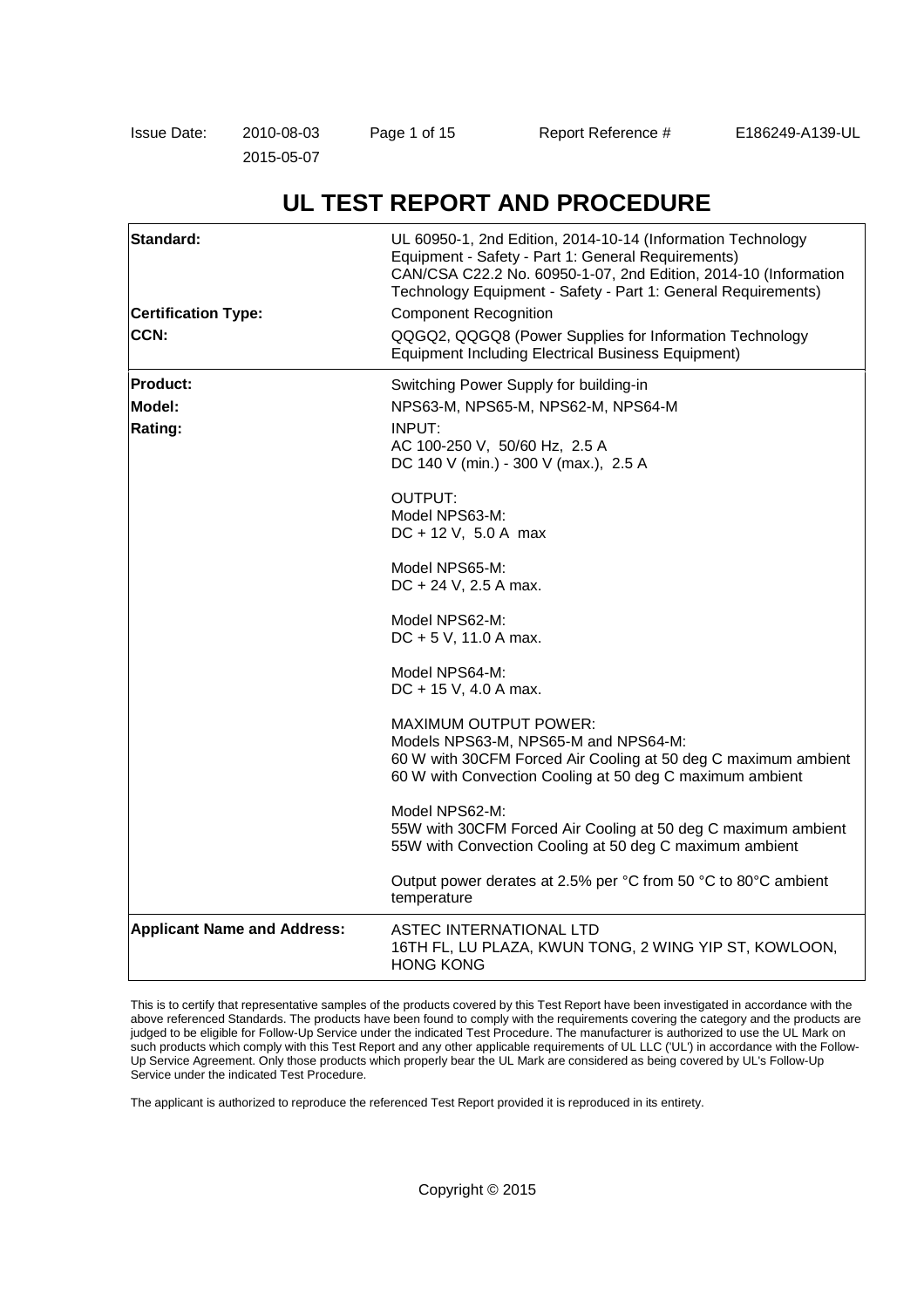| Issue Date: | 2010-08-03 | Page 2 of 15 | Report Reference # | E186249-A139-UL |
|-------------|------------|--------------|--------------------|-----------------|
|             | 2015-05-07 |              |                    |                 |

UL authorizes the applicant to reproduce the latest pages of the referenced Test Report consisting of the first page of the Specific Technical Criteria through to the end of the Conditions of Acceptability.

Any information and documentation involving UL Mark services are provided on behalf of UL LLC (UL) or any authorized licensee of UL.

Prepared by: Henry Ho **Reviewed by: Paul Wan**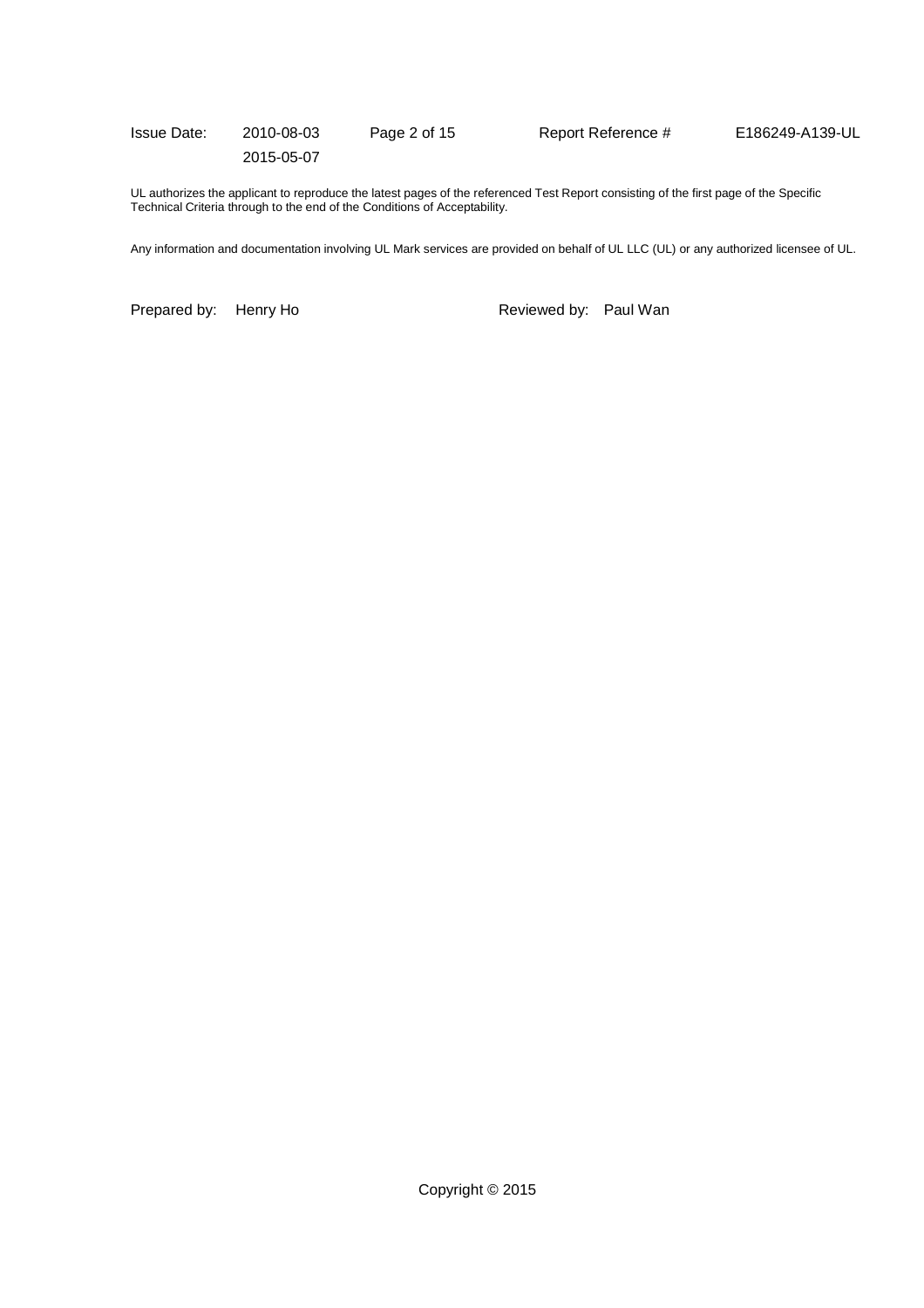### **Supporting Documentation**

The following documents located at the beginning of this Procedure supplement the requirements of this Test Report:

- A. Authorization The Authorization page may include additional Factory Identification Code markings.
- B. Generic Inspection Instructions
	- i. Part AC details important information which may be applicable to products covered by this Procedure. Products described in this Test Report must comply with any applicable items listed unless otherwise stated in the body of this Test Report.
	- ii. Part AE details any requirements which may be applicable to all products covered by this Procedure. Products described in this Test Report must comply with any applicable items listed unless otherwise stated in the body of each Test Report.
	- iii. Part AF details the requirements for the UL Certification Mark which is not controlled by the technical standard used to investigate these products. Products are permitted to bear only the Certification Mark(s) corresponding to the countries for which it is certified, as indicated in each Test Report.

### **Product Description**

This equipment has been evaluated for use in Class I or Class II application. When the power supply is used as Class II equipment, all PE traces and components connected to PE on the primary side will be treated as primary part for spacing and insulation considerations.

Reinforced insulation is provided between primary circuit to secondary circuit and basic insulation is provided between primary circuit to earth.

### **Model Differences**

Model NPS62-M is identical to Models NPS63-M and NPS65-M except for model designation, output power rating, power transformer T1, common mode choke L1, switching mosfet Q1, Bulk capacitor C6, and dimension of secondary heatsink (HTSK2).

NPS65-M is identical with NPS63-M except for power transformer T1 and electrical output rating.

NPS64-M is identical with NPS63-M except for common mode choke L1, power transformer T1 and electrical output rating.

### **Technical Considerations**

- Equipment mobility : for building-in
- Connection to the mains : To be considered in the end system.
- Operating condition : continuous
- Access location : To be considered in the end system
- Over voltage category (OVC) : OVC II
- Mains supply tolerance (%) or absolute mains supply values : +10%, -10%
- Tested for IT power systems : No
- IT testing, phase-phase voltage (V) : -
- Class of equipment : Considered in the end system
- Considered current rating of protective device as part of the building installation (A) : 20A
- Pollution degree (PD) : PD 2
- IP protection class : IP X0
- Altitude of operation (m) : 4000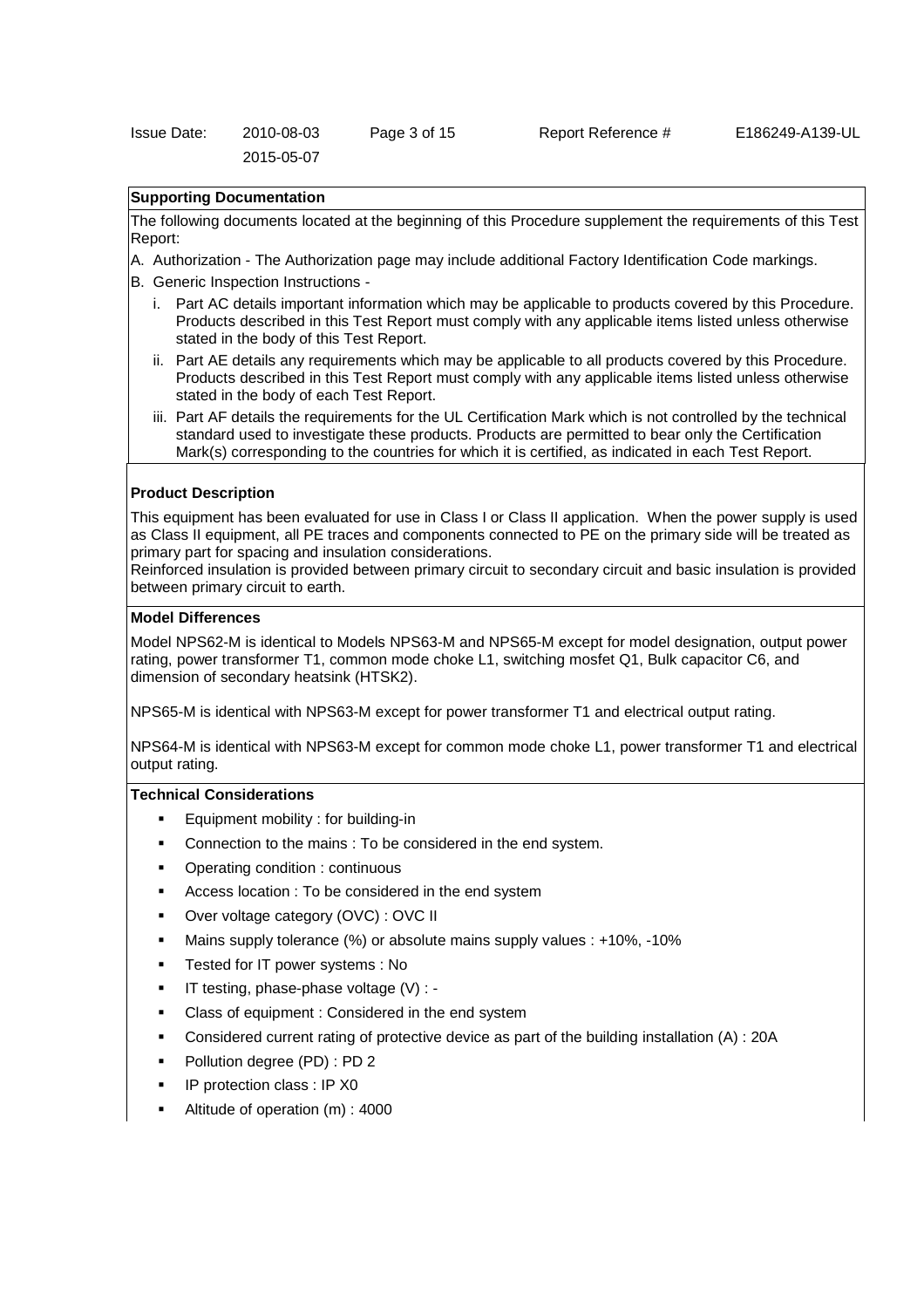- Altitude of test laboratory (m) : <500
- Mass of equipment (kg) : <1.0
- This power supply except Model NPS62-M has been evaluated for use in 50°C maximum ambient temperature at 60 W load with natural convection cooling and 60 W load with 30 CFM Forced Air Cooling. Output power derates at 2.5% per °C from 50 °C to 80°C ambient temperature. Model NPS62-M has been evaluated for use in 50°C maximum ambient temperature at 55 W load with natural convection cooling and 55 W load with 30 CFM Forced Air Cooling. Output power derates at 2.5% per °C from 50 °C to 80°C ambient temperature.
- The Clearances and Creepage distances have additionally been assessed for suitability up to maximum 13,120 ft (4,000 m) elevation. Clearance distance are calculated according to IEC60661-1 table A-2 multiplier factor is 1.29.
- This power supply is component level power supply intended for use in Class I or Class II application. Secondary PE traces are separated from Primary PE traces when used in Class II application.
- This equipment is not an electromedical equipment intended to be physically connected to a patient.
- The product was submitted and evaluated for use at the maximum ambient temperature (Tma) permitted by the manufacturer's specification of: 50 °C and up to 80°C at derated power.
- The means of connection to the mains supply is: AC / DC Input Terminal
- The product is intended for use on the following power systems: TN
- The product was investigated to the following additional standards: EN 60950-1:2006 + A11:2009 + A1:2010 + A12:2011 + A2:2013 (which includes all European national differences, including those specified in this test report).
- The following accessible locations (with circuit/schematic designation) are within a limited current circuit: +12 Vdc output for NPS63-M, +24 Vdc output for NPS65-M, +5 Vdc output for NPS62-M and +15 Vdc output for NPS64-M
- The following are available from the Applicant upon request: Installation (Safety) Instructions / Manual

## **Engineering Conditions of Acceptability**

For use only in or with complete equipment where the acceptability of the combination is determined by UL LLC. When installed in an end-product, consideration must be given to the following:

- The clearances and creepage distances have been additionally assessed for suitability up to 4000m elevation.
- Additional UL Recognized Fuse suitable for DC application must be provided in the end system for DC input.
- Refer to General Product Information 2 (additional information) for the maximum allowable output power, voltage and current for the output. See enclosure ID7-01 for ventilation set-up.
- This power supply has been evaluated for use in I or Class II equipment as defined in UL 60950-1 and CAN/CSA-C22.2 No. 60950-1, 2nd Edition. When the power supply is used as Class II equipment, all PE traces and components connected to PE on the primary side will be treated as primary part for spacing and insulation considerations.
- The disconnection from the line must be considered in the end system.
- This equipment is classified as Level 3 as defined by UL 60950-1 and CAN/CSA C22.2 No. 60950-1- 07, Second Edition.
- This equipment was not evaluated for system mounting. When installed in the end system, proper evaluation should be considered.
- For use only in or with complete equipment where the acceptability of the combination is determined